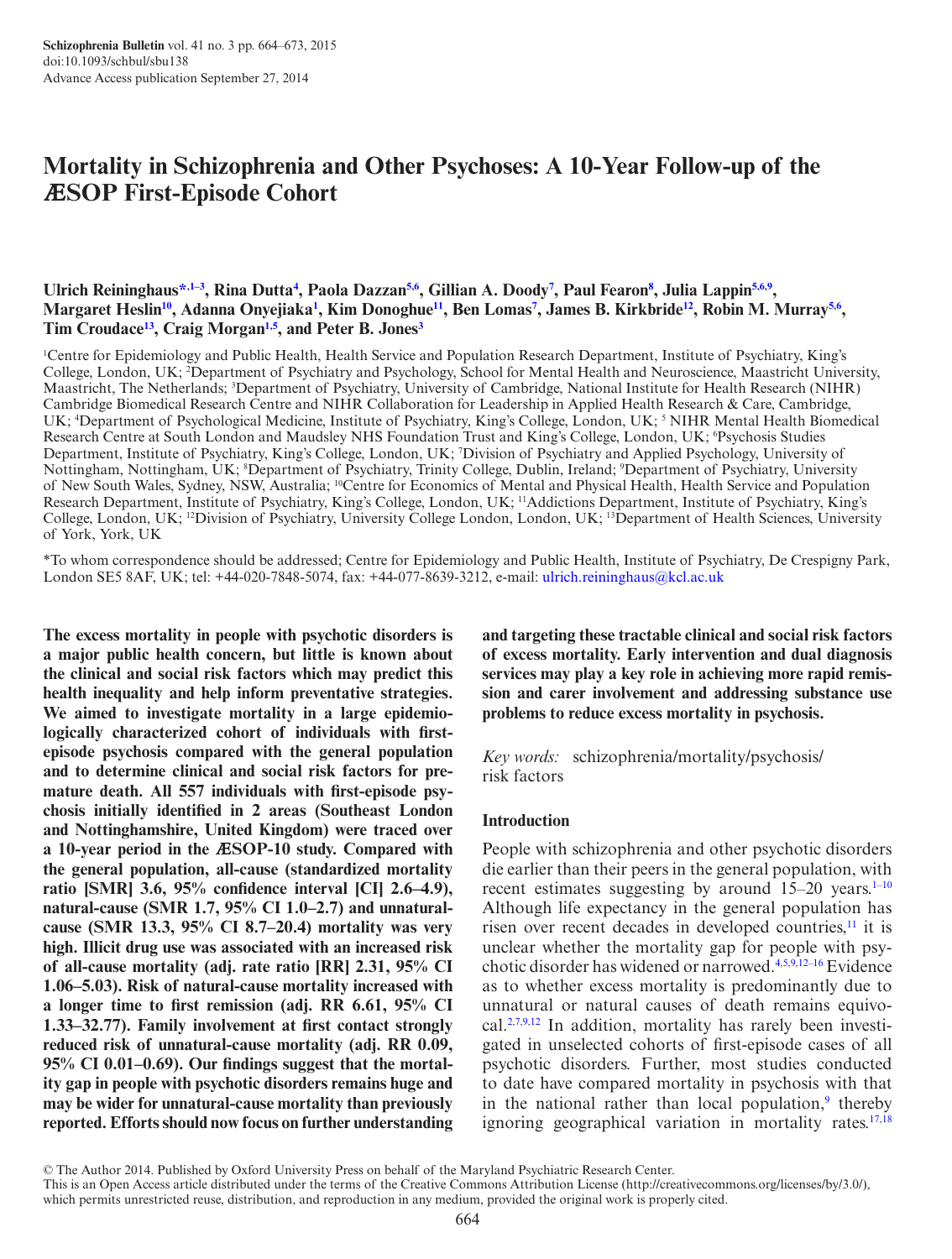A number of factors have been proposed to account for the mortality gap such as smoking, alcohol use, obesity, and other unhealthy lifestyle factors that increase risk of a broad range of physical conditions, limited access to healthcare, poorer quality of healthcare received, or adverse side effects of second-generation antipsychotic medication.[9,](#page-8-4)[16](#page-8-10)[,19–24](#page-8-11) Conflicting results have been recently reported as to whether illicit drug use contributes to excess mortality in psychosis.<sup>2,[25](#page-8-12),[26](#page-8-13)</sup> Overall, evidence on modifiable clinical and social risk factors which may predict premature death in this population remains very limited.

We aimed to: (1) investigate mortality in a cohort of 557 individuals with first-episode psychosis, who initially presented to mental health services within defined catchment areas of the Aetiology and Ethnicity in Schizophrenia and Other Psychoses (ӔSOP) study and subsequently traced over an approximately 10-year period in the ӔSOP-10 study; (2) compare mortality in this cohort with that in the local general population; and (3) investigate baseline clinical and social factors associated with an increased risk of premature death.

#### **Methods**

#### *Sample*

This study forms part of ӔSOP-10, a 10-year followup study of a cohort of 557 individuals with a first episode of psychosis initially identified in the 2 centers (ie, Southeast London, Nottinghamshire, United Kingdom) of the  $ÆSOP$  study.<sup>27</sup> All patients with a first episode of psychosis who presented to mental health services within defined catchment areas in Southeast London and Nottinghamshire were screened for inclusion at baseline. This yielded a sample of *n* = 532 incident cases. We included 25 additional cases in ӔSOP-10 identified as part of the MRI data collection at baseline. The study received full ethical approval from the relevant local research ethics committees. Full details of the methods of ӔSOP-10 have been reported by Morgan *et al*. [28](#page-9-1)

#### *Case-Tracing Procedure*

We identified all occurrences of death and emigration in the cohort over a combined total of 5183.9 years of follow-up until December 12, 2012 (mean length of follow-up 10.0 years,  $SD = 2.3$ ) via a person-tracing procedure conducted on our behalf by the Office for National Statistics (ONS) for England and Wales and the General Register Office (GRO) for Scotland using name, sex, date of birth, and last known address. For all identified deaths, principal underlying causes of death were determined according to the International Classification of Diseases, 10th revision  $(ICD-10)$ ,<sup>29</sup> as recorded on copies of death certificates obtained from ONS. We grouped these into 3 broad categories (using ICD-10 codes): natural causes to refer to the disease which initiated the train of events directly leading to death<sup>29</sup> (A00–O99), unnatural (or external) causes to refer to the circumstances of the accident or violence which produced the fatal injury<sup>29</sup> (U50.9, V01–Y89), and unknown causes to refer to symptoms, signs, and abnormal clinical and laboratory findings, not elsewhere classified<sup>[29](#page-9-2)</sup> (R00–R99). Unnatural causes of death included accidents (V01–X59) and suicide (X60– X84 and Y10–Y34). Consistent with the classification of causes of death by ONS, both intentional self-harm (X60–X84) and events of undetermined intent (Y10– Y34) were coded as suicide. The underlying cause of death recorded on copies of death certificates was further ascertained based on extensive information collated from clinical records at follow-up using an extended version of the World Health Organization (WHO) Life Chart.<sup>28,[30](#page-9-3)</sup>

#### *Data Collection*

Detailed information on sociodemographic characteristics (including sex, age, and ethnicity), clinical presentation (including diagnosis, duration of untreated psychosis (DUP), and illicit drug use in past year), and social factors (including education, employment, involvement of family at first contact with mental health services) was collected at baseline.<sup>31</sup> In the extended version of the WHO Life Chart, $28,30$  $28,30$  data on time to first remission were collected at follow-up. Remission was defined as an absence of clinical psychotic symptoms for a period of at least 6 months.[28](#page-9-1)[,32](#page-9-5) Data on all-, natural-, and unnaturalcause mortality rates (in the population at risk) and population estimates, stratified by sex, age band, year, and the Census Area Statistics (CAS) wards in Lambeth and Southwark in Southeast London (33 CAS wards) and Nottinghamshire (95 CAS wards), in which cases were initially identified, were obtained from ONS for the duration of the follow-up period.

#### *Data Analysis*

We calculated crude mortality rates for all causes, natural causes, unnatural causes, and unknown causes of death per 100 000 person-years by baseline sociodemographic characteristics for people with first-episode psychosis. We constructed Kaplan–Meier plots and used Cox regression to inspect variation in risk of death over time according to sociodemographic, clinical, and social characteristics. Date of first presentation to services was used as the entry point and date of death, last contact, date of emigration, or the end of follow-up as the end point, whichever came sooner. Log-rank tests were used to examine whether probability of death over time varied by sociodemographic, clinical, and social characteristics. Poisson regression modeling was conducted to quantify the effect of these characteristics on risk of all-, natural-, and unnatural-cause mortality in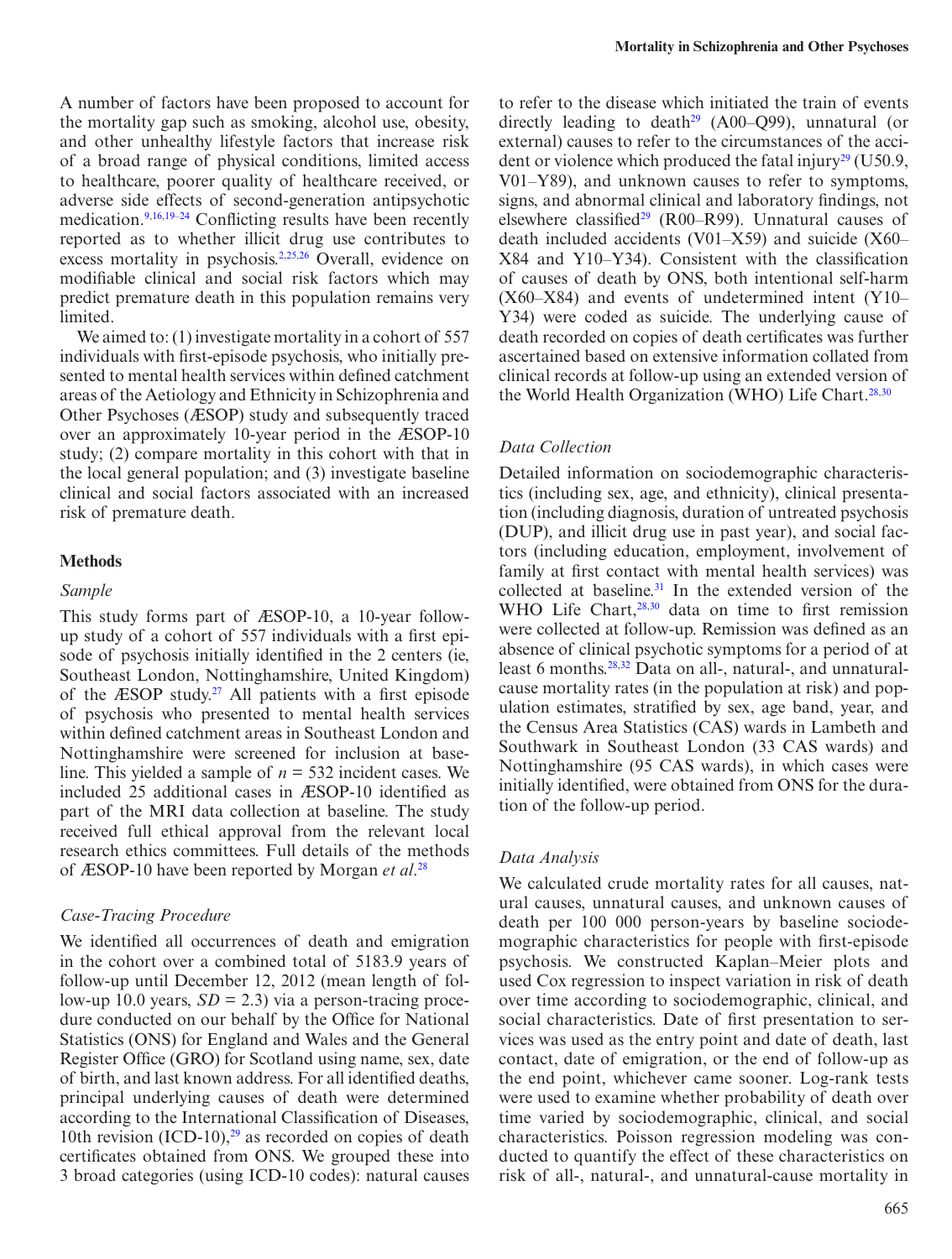people with first-episode psychosis while controlling for potential confounders based on (a) the level of change in the magnitude of effect of interest and (b) whether potential confounders were associated with the outcome (by examining whether adding variables to the model improved model fit [*P* <.05] using likelihood ratio tests [LRTs] to minimize problems of overfitted models with unstable parameter estimates). Finally, we employed indirect standardization to compare mortality risk in people with first-episode psychosis with the risk in the local general population. Standardized mortality ratios (SMRs) and 95% confidence intervals (CIs) for all, natural, and unnatural causes of death were calculated based on the observed number of deaths in the cohort and the expected number of deaths for each study center by age band and sex derived from ONS all-, natural-, and unnatural-cause mortality rates (in the population at risk) and population estimates. All analyses were conducted using Stata version 12.[33](#page-9-6)

### **Results**

### *Mortality in the Cohort*

Of the 557 cases with first-episode psychosis identified at baseline, 8 were excluded based on additional diagnostic information not available at baseline. Of the remaining 549 cases, 39 (7.1% of the sample, 717.3 per 100 000 person-years) cases had died, 15 (2.7%, 275.9 per 100 000 person-years) due to natural causes, 21 (3.8%, 386.3 per 100 000 person-years) due to unnatural causes, and 3  $(0.6\%), 55.2$  per 100 000 person-years) due to unknown causes of death. Cases with natural causes of death predominantly died from diseases of the digestive system  $(n = 7, 1.3\%, 128.8 \text{ per } 100, 000 \text{ person-years})$ , with 3  $(0.6\%, 55.2 \text{ per } 100\,000 \text{ person-years})$  of these having died from definite alcohol-related causes (K70.9 alcoholic liver disease,  $n = 1$ ; K74.6 other and unspecified cirrhosis of liver,  $n = 1$ ; K86.0 alcohol-induced chronic pancreatitis,  $n = 1$ ) and 3 (0.6%, 55.2 per 100 000 person-years) from probable alcohol-related causes (K25.4 chronic or unspecified gastric ulcer with hemorrhage,  $n = 1$ ; K26.5 chronic or unspecified duodenal ulcer with perforation, *n*   $= 1$ ; K76.0 Fatty liver,  $n = 1$ ) (see [supplementary table 1](http://schizophreniabulletin.oxfordjournals.org/lookup/suppl/doi:10.1093/schbul/sbu138/-/DC1)). The most common unnatural cause of death was suicide (*n* = 13, 2.4%, 239.1 per 100 000 person-years) (see [sup](http://schizophreniabulletin.oxfordjournals.org/lookup/suppl/doi:10.1093/schbul/sbu138/-/DC1)[plementary table 1\)](http://schizophreniabulletin.oxfordjournals.org/lookup/suppl/doi:10.1093/schbul/sbu138/-/DC1). Of the 17 cases with unnatural-cause death for whom we had reliable information on baseline illicit drug use (81.0% of 21 who had died from unnatural causes), 12 (70.6% of 17) had reported at baseline having used illicit drugs in the previous year (cannabis use, *n* = 7 [41.1%]; amphetamine use, *n* = 1 [5.9%]; multiple substance use,  $n = 4$  [23.5%]). At follow-up, 3 cases (0.6%, 55.2 per 100 000 person-years) had died from accidental poisoning (heroin intoxication,  $n = 2$  [0.4%, 36.8 per 100 000 person-years]; olanzapine and valproate intoxication,  $n = 1$  [0.2%, 18.4 per 100 000 person-years]).

Mortality rates by sociodemographic characteristics for all causes, natural causes, and unnatural causes of death are shown in [table 1.](#page-3-0) Mortality rates for all causes, natural causes, and unnatural causes of death were similar in London and Nottingham. All-cause and unnatural-cause mortality rates were lower in women (487.0 per 100 000 person-years) than in men (881.0 per 100 000 personyears), with Kaplan–Meier survival curves and findings from Cox regression suggesting that women experienced a lower risk of unnatural-cause mortality over time than men (see [supplementary table 2,](http://schizophreniabulletin.oxfordjournals.org/lookup/suppl/doi:10.1093/schbul/sbu138/-/DC1) [supplementary](http://schizophreniabulletin.oxfordjournals.org/lookup/suppl/doi:10.1093/schbul/sbu138/-/DC1)  [figure 1\)](http://schizophreniabulletin.oxfordjournals.org/lookup/suppl/doi:10.1093/schbul/sbu138/-/DC1). Younger cases had lower mortality rates for all causes (466.3 per 100 000 person-years) and natural causes (265.6 per 100 000 person-years). This was also reflected in a shorter time to all- and natural-cause death for older cases (see [supplementary table 2,](http://schizophreniabulletin.oxfordjournals.org/lookup/suppl/doi:10.1093/schbul/sbu138/-/DC1) [supplementary](http://schizophreniabulletin.oxfordjournals.org/lookup/suppl/doi:10.1093/schbul/sbu138/-/DC1)  [figure 2](http://schizophreniabulletin.oxfordjournals.org/lookup/suppl/doi:10.1093/schbul/sbu138/-/DC1)). Mortality rates for all causes, natural causes, and unnatural causes of death were slightly lower in cases from a Black and Minority Ethnic (BME) group than in white British cases, but CIs for these point estimates were wide. While there was some limited variation in mortality rates by time since first presentation to services, overall, these were broadly similar over the follow-up period (see [supplementary table 3](http://schizophreniabulletin.oxfordjournals.org/lookup/suppl/doi:10.1093/schbul/sbu138/-/DC1)).

Poisson regression modeling revealed a decreased risk of unnatural-cause mortality in women compared with men after controlling for age at baseline (see table 2). The sex-adjusted rate ratio for the effect of age at baseline indicated significantly reduced risk of all-cause and natural-cause mortality in younger cases. There were no statistically significant differences in risk of mortality by broad ethnic group.

# *Mortality in the ӔSOP Cohort Compared With the Local General Population*

SMRs for all, natural, and unnatural causes of death are shown in [table 3.](#page-4-0) There was an almost 4-fold increase in all-cause mortality in the cohort compared with that in the general population (SMR 3.6,  $95\%$  CI 2.6–4.9). Allcause SMRs were of similar magnitude in the 2 study sites (London and Nottingham), slightly more pronounced in men (SMR 4.1, 95% CI 2.8–5.9) than in women (SMR 2.8, 95% CI 1.6–5.1), and lessened for cases in higher age bands. When broken down by natural and unnatural causes of death, the increase in natural-cause mortality was approximately 2-fold, compared with a 13-fold increase in unnatural-cause mortality. Natural-cause SMRs were equally elevated in London and Nottingham as well as in men and women, but not statistically significant at conventional levels (ie,  $P < .05$ ). There was some weak evidence that the increase in natural-cause mortality was higher in age bands 30–44 years and 45–59 years than in age bands 16–29 years and 60–74 years; however, CIs were wide and overlapped across age bands. There was no strong evidence that unnatural-cause SMRs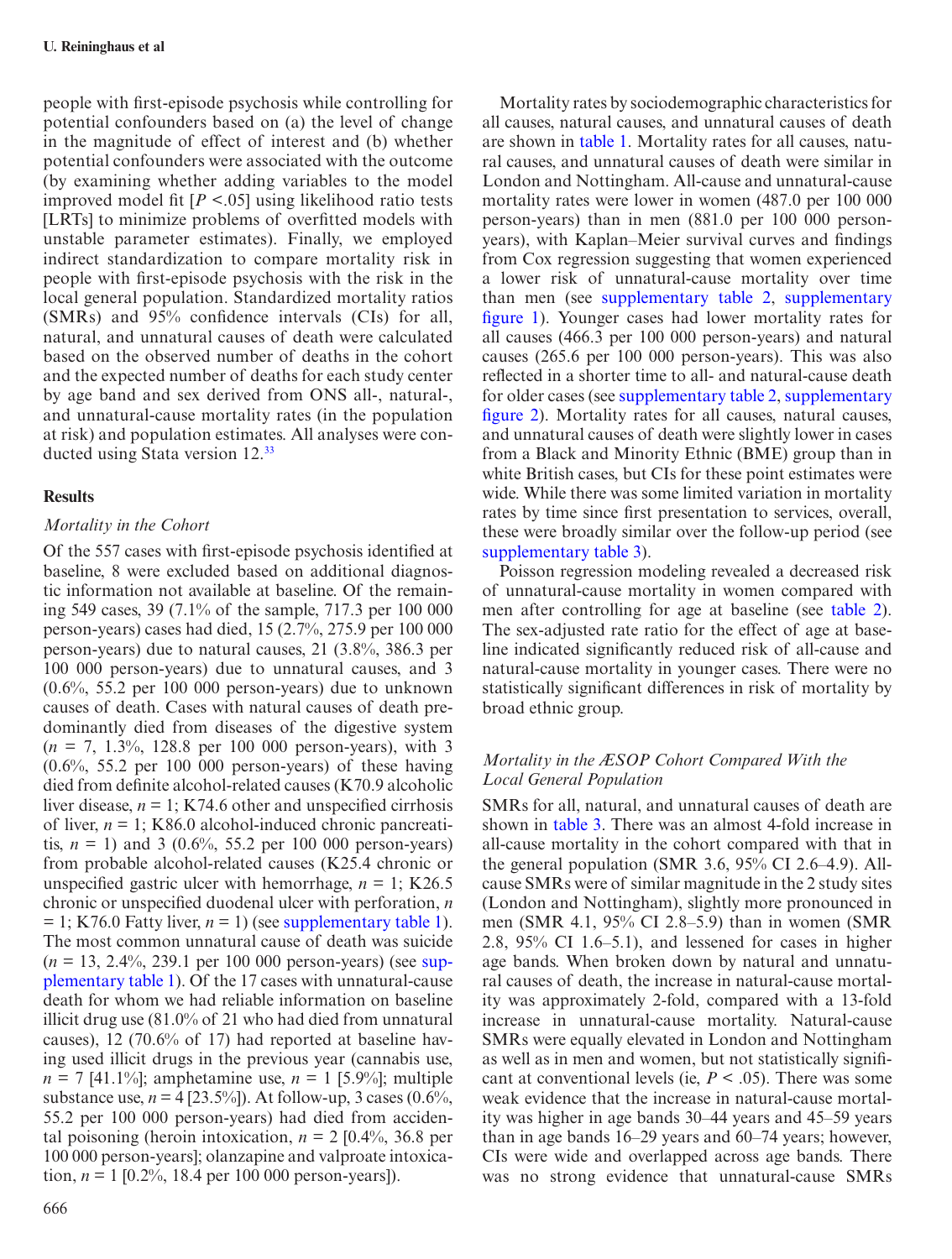|                                          |                         | All Causes           |                                                 | Natural Causes               |                                               | Unnatural Causes                      |                                               | Unknown Causes                          |                                             |
|------------------------------------------|-------------------------|----------------------|-------------------------------------------------|------------------------------|-----------------------------------------------|---------------------------------------|-----------------------------------------------|-----------------------------------------|---------------------------------------------|
|                                          | Cases                   | Deaths<br>$n$ (%)    | Crude Rate<br>(95% CI)                          | Natural<br>Deaths<br>$n$ (%) | Crude Rate<br>$(95%$ CI)                      | Umatural<br>Deaths<br>$n\binom{0}{0}$ | Crude Rate<br>$(95%$ CI)                      | Unknown<br>Deaths<br>$n$ $\binom{0}{0}$ | Crude Rate<br>(95% CI)                      |
| <b>lotal</b>                             | 549                     | 39 (7.1)             | 717.3 (524.1-981.8)                             | 15(2.7)                      | 275.9 (166.3-457.6)                           | 21(3.8)                               | 386.3 (251.8–592.4)                           | 3(0.6)                                  | 55.2 (17.8-171.1)                           |
| Nottingham<br>Study center<br>London     | 348<br>$\overline{201}$ | 23 (6.6)<br>16(8.0)  | 749.9 (459.4–1224.0)<br>$696.3(462.7 - 1047.8)$ | 9(2.6)<br>6(3.0)             | 272.5 (141.8-523.7)<br>281.2 (126.3-625.9)    | 13(3.7)<br>8(4.0)                     | 393.8 (228.5-677.8)<br>374.9 (187.5-749.7)    | 2(1.0)<br>1(0.3)                        | $93.7(23.4 - 374.8)$<br>$30.3(4.3 - 214.9)$ |
| Women<br>Men<br>Sex                      | 224<br>325              | 28(8.6)<br>(4.9)     | 881.0 (608.3-1276.0)<br>487.0 (269.7–879.4)     | 6(2.7)<br>9(2.8)             | 265.6 (119.3-591.3)<br>$283.2(147.3 - 544.3)$ | 17(5.2)<br>$\frac{1}{2}$              | 534.9 (332.5-860.5)<br>$(84.3(69.2-491.1)$    | 2(0.6)<br>1(0.5)                        | $62.9(15.7-251.6)$<br>$44.3(6.2 - 314.3)$   |
| $16-29$ years<br>$30-65$ years<br>Age    | 248<br>301              | 25 (10.1)<br>14(4.7) | $027.0(693.9 - 1519.9)$<br>466.3 (276.2-787.3)  | 2(0.7)<br>13(5.2)            | 534.0 (310.1–919.7)<br>$66.6(16.7-266.3)$     | 11(3.7)<br>10(4.0)                    | 366.4 (202.9-661.6)<br>$410.8(221.0 - 763.5)$ | 1(0.3)<br>2(0.8)                        | $82.2(20.5 - 328.5)$<br>33.3 $(4.7-236.4)$  |
| White British<br>Ethnicity<br><b>BME</b> | 238<br>$\overline{311}$ | 17(5.5)<br>22(9.2)   | 919.4 (605.4-1396.2)<br>558.5 (347.2-898.4)     | 8(3.4)<br>7(2.3)             | 334.3 (167.2–668.5)<br>230.0 (109.6–482.4)    | 12(5.0)<br>9(2.9)                     | 501.5 (284.8-883.0)<br>295.7 (153.8–568.3)    | 1(0.3)<br>2(0.8)                        | $83.6(20.9 - 334.2)$<br>$32.9(4.6-233.2)$   |
|                                          |                         |                      |                                                 |                              |                                               |                                       |                                               |                                         |                                             |

Table 1. Mortality Rates (per 100 000 person-years) by Baseline Sociodemographic Characteristics

Mortality Rates (per 100 000 person-years) by Baseline Sociodemographic Characteristics

<span id="page-3-1"></span>*Note*: BME, Black and Minority Ethnic group.

<span id="page-3-0"></span>Note: BME, Black and Minority Ethnic group.

|                                                   | All Causes                  |                                              |                           | Natural Causes              |                |                                |                          | Unnatural Causes               |                |                             |                |
|---------------------------------------------------|-----------------------------|----------------------------------------------|---------------------------|-----------------------------|----------------|--------------------------------|--------------------------|--------------------------------|----------------|-----------------------------|----------------|
|                                                   | Unadj. RR<br>$(95%$ CI)     | $(95%$ CI) <sup>a</sup><br>Adj. RR           |                           | Unadj. RR<br>(95% CI)       |                | $(95% CI)^a$<br>Adj. RR        |                          | Unadj. RR<br>$(95%$ CI)        |                | $(95% CI)^a$<br>Adj. RR     | P              |
| Nottingham<br>Study center<br>London              | $0.93(0.49 - 1.76)$<br>1.00 | $.82 \qquad 0.89 \ (0.47 - 1.68)$<br>$\odot$ | $\overline{7}$            | $0.97(0.34 - 2.72)$<br>1.00 | 66             | $0.92(0.33 - 2.57)$<br>1.00    | 87                       | $1.05(0.44 - 2.53)$<br>1.00    | $\overline{0}$ | $1.07(0.44 - 2.59)$<br>1.00 | 87             |
| Women<br>Men<br>Sex                               | $0.55(0.28 - 1.11)$<br>1.00 | $.10$ 0.50 (0.25-1.01)<br>$\odot$            | $\widetilde{\mathcal{L}}$ | $0.94(0.33 - 2.64)$<br>1.00 | 90             | $0.77(0.27 - 2.18)$<br>1.00    | .63                      | $0.33(0.11 - 0.98)$<br>1.00    | .047           | $0.32(0.11 - 0.96)$<br>1.00 | S.             |
| Age at baseline<br>$16-29$ years<br>$30-65$ years | $0.45(0.24 - 0.87)$<br>1.00 | $0.02$ $0.42$ $(0.22 - 0.82)$<br>00          | $\overline{C}$            | $0.12(0.03 - 0.55)$<br>1.00 | $\overline{0}$ | $0.12(0.03-0.54)$<br>1.00      | $\overline{\phantom{0}}$ | $\frac{0.89(0.38-2.10)}{1.00}$ | .79            | $0.80(0.34 - 1.89)$<br>1.00 | $\ddot{\circ}$ |
| White British<br>Ethnicity<br><b>BME</b>          | $0.61(0.32 - 1.14)$<br>1.00 | $.12 \qquad 0.62 \ (0.33 - 1.17)$<br>00.1    | $\frac{4}{1}$             | $0.69(0.25-1.90)$<br>1.00   |                | $.47$ 0.70 (0.25-1.92)<br>1.00 |                          | $-325 - 1.40$<br>1.00<br>1.00  | $\ddot{c}$     | $0.63(0.26-1.49)$<br>1.00   | 29             |

Note: Abbreviations are explained in the first footnote to table 1. <br>  $\,$  adjusted for age at baseline and sex. <sup>a</sup>Adjusted for age at baseline and sex.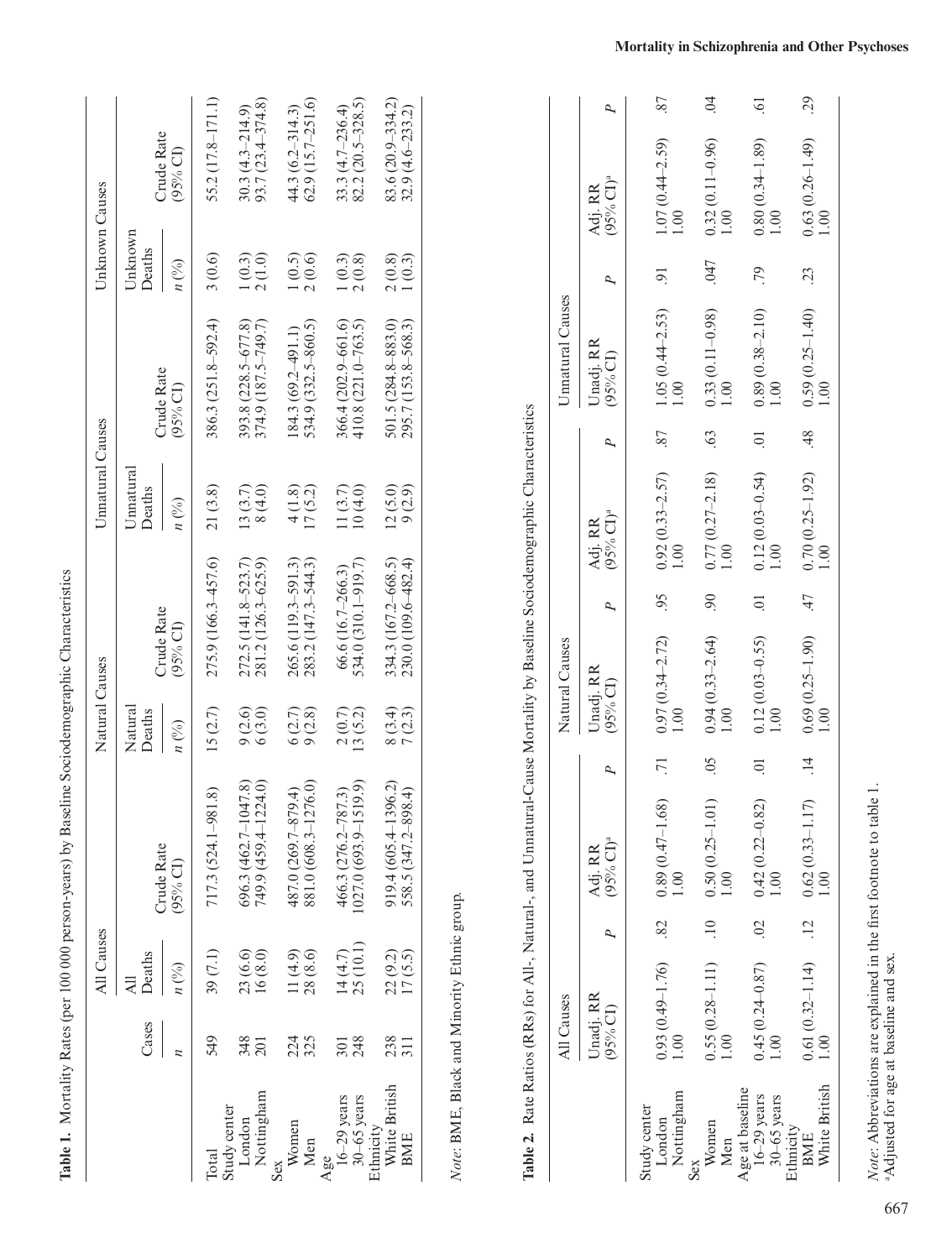|                 | All Causes         |                    |            |              | <b>Natural Causes</b> |                    |            |                | <b>Unnatural Causes</b> |                    |            |              |
|-----------------|--------------------|--------------------|------------|--------------|-----------------------|--------------------|------------|----------------|-------------------------|--------------------|------------|--------------|
|                 | Observed<br>Deaths | Expected<br>Deaths | <b>SMR</b> | 95% CI       | Observed<br>Deaths    | Expected<br>Deaths | <b>SMR</b> | 95% CI         | Observed<br>Deaths      | Expected<br>Deaths | <b>SMR</b> | $95\%$ CI    |
| Total           | 39                 | 10.8               | 3.6        | $2.6 - 4.9$  | 15                    | 9.1                | 1.7        | $1.0 - 2.7$ 21 |                         | 1.6                | 13.3       | $8.7 - 20.4$ |
| Study center    |                    |                    |            |              |                       |                    |            |                |                         |                    |            |              |
| London          | 23                 | 6.7                | 3.5        | $2.3 - 5.2$  | 9                     | 5.6                | 1.6        | $0.8 - 3.1$    | -13                     | 0.9                | 14.0       | $8.2 - 24.2$ |
| Nottingham      | 16                 | 4.2                | 3.8        | $2.3 - 6.2$  | 6                     | 3.5                | 1.7        | $0.8 - 3.8$    | 8                       | 0.7                | 12.2       | $6.1 - 24.4$ |
| <b>Sex</b>      |                    |                    |            |              |                       |                    |            |                |                         |                    |            |              |
| Women           | 11                 | 3.9                | 2.8        | $1.6 - 5.1$  | 6                     | 3.6                | 1.7        | $0.7 - 3.7$    | 4                       | 0.3                | 14.5       | $5.4 - 38.7$ |
| Men             | 28                 | 6.9                | 4.1        | $2.8 - 5.9$  | 9                     | 5.5                | 1.6        | $0.9 - 3.2$    | 17                      | 1.3                | 13.0       | $8.1 - 20.9$ |
| Age band        |                    |                    |            |              |                       |                    |            |                |                         |                    |            |              |
| $16-29$ years   | $\overline{7}$     | 1.0                | 7.4        | $3.5 - 15.5$ | $\Omega$              | 0.4                | $\theta$   |                |                         | 0.5                | 13.2       | $6.3 - 27.8$ |
| $30-44$ years   | 18                 | 3.1                | 5.8        | $3.7 - 9.2$  | 5                     | 2.3                | 2.2        | $0.9 - 5.3$    | 11                      | 0.8                | 14.4       | $8.0 - 26.1$ |
| $45 - 59$ years | 8                  | 3.3                | 2.5        | $1.2 - 4.9$  | 6                     | 3.0                | 2.0        | $0.9 - 4.5$    | $\mathcal{L}$           | 0.2                | 9.1        | $2.3 - 36.6$ |
| $60-74$ years   | 6                  | 3.5                | 1.7        | $0.8 - 3.8$  | 4                     | 3.5                | 1.2        | $0.4 - 3.1$    |                         | 0.1                | 13.6       | $1.9 - 96.8$ |

<span id="page-4-0"></span>Table 3. Standardized Mortality Ratios (SMRs) for All Causes, Natural Causes, and Unnatural Causes of Death<sup>a</sup>

*Note:* <sup>a</sup>Indirectly standardized to the age band, sex, and center-specific stratum rates for the population at-risk in Southeast London and Nottinghamshire; SMRs > 1 indicate the magnitude of excess mortality in people with first-episode psychosis.

varied by place, sex, or age and these SMRs remained high for older cases (ie, aged 60–74 years). When we further examined risk of suicide as the most common unnatural cause of death in the cohort, this was 20-fold raised compared with that in the local general population (SMR 20.0, 95% CI 11.7–34.5). Although we found no evidence that SMRs for suicide varied by sex and age, there was some evidence that the increase in risk of suicide was more marked in London (SMR 28.3, 95% CI 15.7–51.1) than in Nottingham (SMR 7.7, 95% CI 1.9–30.8), though CIs were very wide and overlapped to a degree.

## *All-, Natural- and Unnatural-Cause Mortality by Clinical and Social Factors*

There was evidence from Kaplan–Meier survival curves that a long DUP (see [supplementary figure 3](http://schizophreniabulletin.oxfordjournals.org/lookup/suppl/doi:10.1093/schbul/sbu138/-/DC1)) and a long time to first remission (see [supplementary figure 4](http://schizophreniabulletin.oxfordjournals.org/lookup/suppl/doi:10.1093/schbul/sbu138/-/DC1)) were associated with a shorter time to all- and natural-cause death. Findings from Cox regression further indicated that the association between time to first remission and natural-cause death over time held after controlling for age at baseline and sex (see [supplementary table 4](http://schizophreniabulletin.oxfordjournals.org/lookup/suppl/doi:10.1093/schbul/sbu138/-/DC1)). In addition, illicit drug use in the year prior to baseline was associated with a shorter time to all- and unnatural-cause death, while controlling for age and sex (see [supplemen](http://schizophreniabulletin.oxfordjournals.org/lookup/suppl/doi:10.1093/schbul/sbu138/-/DC1)[tary table 4, supplementary figure 5\)](http://schizophreniabulletin.oxfordjournals.org/lookup/suppl/doi:10.1093/schbul/sbu138/-/DC1). There was also evidence of a longer time to unnatural death for cases with full family involvement at first contact with services (see [supplementary table 4](http://schizophreniabulletin.oxfordjournals.org/lookup/suppl/doi:10.1093/schbul/sbu138/-/DC1), [supplementary figure 6\)](http://schizophreniabulletin.oxfordjournals.org/lookup/suppl/doi:10.1093/schbul/sbu138/-/DC1).

Rate ratios for all-, natural- and unnatural-cause mortality by clinical and social factors are shown in [table 4.](#page-5-0) While a long DUP was associated with an increased risk of all- and natural-cause mortality in unadjusted analyses, this association was attenuated and ceased to be statistically significant when adjusting for age at baseline

668

and sex. Similarly, after controlling for these variables, the association between a long time to first remission and increased risk of all-cause mortality was reduced and no longer significant. However, the rate ratio for a long time to first remission and increased risk of natural-cause mortality held after controlling for age and sex (see [table 4](#page-5-0)) as well as DUP (LRT,  $\chi^2 = 0.01$ ,  $P = .92$ ). Further, illicit drug use was associated with a 2- to 3-fold increased risk of all- and unnatural-cause mortality while controlling for age and sex. There was no evidence of confounding of the association between drug use and all-cause mortality by DUP (LRT,  $\chi^2 = 4.48$ ,  $P = .11$ ), time to first remission (LRT,  $\chi^2 = 2.31$ ,  $P = .13$ ), and family involvement at first contact (LRT,  $\chi^2 = 5.27$ ,  $P = .15$ ). However, we found some evidence that the association between illicit drug use and unnatural-cause mortality was confounded by lack of family involvement at first contact (LRT,  $\chi^2$  = 7.22, *P* = .03). Although this association was attenuated, there was still some evidence of an approximately 3-fold increased risk of unnatural-cause mortality in cases using illicit drugs (adj. rate ratio [RR] 3.25, 95% CI 0.96–11.03,  $P = .06$ ). Finally, a significantly reduced risk of unnatural-cause mortality was found in cases with full family involvement compared with those with no family involvement at first contact with services, while controlling for age and sex. This association held when we further adjusted for illicit drug use ( $\chi^2$  = 2.65, *P* = .10).

## **Discussion**

### *Main Findings*

This study investigated all-, natural-, and unnatural-cause mortality in a large, epidemiologically characterized cohort of 557 individuals with first-episode psychosis at 10 years follow-up. More cases had died from unnatural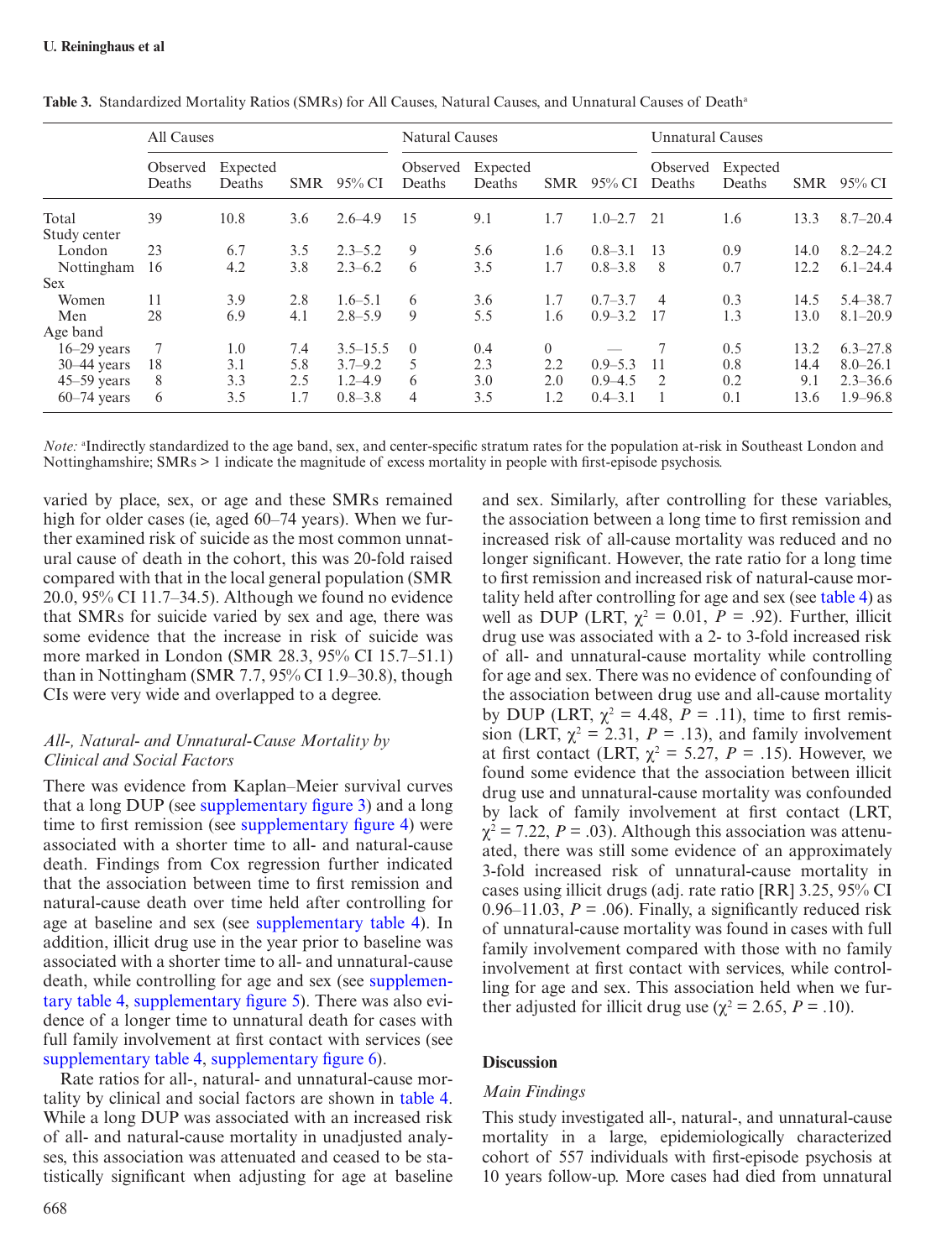|                                                                                                                         | All Causes                                        |                        |                                                               |                      | Natural Causes                                                |                      |                                                             |                | Unnatural Causes                                                              |                |                                                                           |                 |
|-------------------------------------------------------------------------------------------------------------------------|---------------------------------------------------|------------------------|---------------------------------------------------------------|----------------------|---------------------------------------------------------------|----------------------|-------------------------------------------------------------|----------------|-------------------------------------------------------------------------------|----------------|---------------------------------------------------------------------------|-----------------|
|                                                                                                                         | Unadj. RR<br>$(95%$ CI)                           |                        | (95% CI)<br>Adj. RR                                           |                      | Unadj. RR<br>$(95%$ CI)                                       |                      | (95% CI)<br>Adj. RR                                         |                | Unadj. RR<br>$(95%$ CI)                                                       | P              | $(95%$ CI)<br>Adj. RR                                                     | P               |
| Diagnosis at baseline <sup>a</sup><br>Clinical factors                                                                  |                                                   |                        |                                                               |                      |                                                               |                      |                                                             |                |                                                                               |                |                                                                           |                 |
| Nonaffective psychosis<br>Affective psychosis<br>DUP <sup>b</sup>                                                       | $0.62(0.27-1.40)$ $.25$ $0.59(0.26-1.33)$<br>1.00 |                        | $\sum$                                                        | .20                  | $\begin{array}{c} 0.42~(0.10-1.87) \\ 1.00 \end{array}$       | .26                  | $\begin{array}{c} 0.38 \ (0.09-1.69) \\ 1.00 \end{array}$   | $^{20}$        | $0.91(0.33 - 2.51)$                                                           | 98.            | $1.04(0.38-2.89)$<br>$1.00$                                               | 93              |
| Long $($ >2 years)<br>Short $(52 \text{ years})$                                                                        | $2.27(0.99 - 5.22)$ .05<br>1.00                   |                        | $1.66(0.71-3.87)$<br>$1.00$                                   | $\ddot{c}$           | $3.90(1.20-12.65)$<br>1.00                                    | $\ddot{\circ}$       | $2.72(0.83 - 8.98)$<br>1.00                                 | $\frac{1}{10}$ | $1.75(0.51-6.06)$<br>1.00                                                     | .38            | $1.51(0.44 - 5.24)$<br>$1.00$                                             | $\overline{51}$ |
| Time to first remission (recovery) <sup>c</sup><br>Long ( $>2$ years)<br>Short $(52 \text{ years})$                     | $2.11(1.02 - 4.37)$ .04<br>1.00                   |                        | $(0.92 - 3.99)$<br>1.91<br>$\widetilde{\mathrm{S}}$           | $80$ .               | $6.78(1.37-33.61)$                                            | $\overline{0}$ .     | $6.61(1.33 - 32.77)$                                        | $\overline{0}$ | $1.13(0.42 - 3.01)$                                                           | $\overline{8}$ | $1.00(0.37-2.69)$                                                         | 99              |
| Illicit drug use in year prior to baseline <sup>d</sup><br>Any $\frac{1.83(0.88-3.79)}{1.83}$<br>Social factors<br>None | 1.00                                              | $\equiv$               | $(1.06 - 5.03)$<br>2.31<br>$\sum$                             | $\ddot{q}$           | $1.02(0.31-3.33)$<br>1.00                                     | 98.                  | $2.02(0.60 - 6.76)$<br>1.00                                 | 25             | $2.92(1.03 - 8.30)$<br>1.00                                                   | $\ddot{5}$     | $3.78(1.11 - 12.89)$<br>$\approx$                                         | 03              |
| No qualifications<br>Education®<br>Other                                                                                | $1.37(0.72-2.63)$ .34<br>1.00                     |                        | $1.32(0.69-2.53)$<br>1.00                                     | $\vec{=}$            | $1.57(0.57 - 4.34)$<br>$1.00$                                 | .38                  | $1.46(0.53 - 4.03)$                                         | 47             | $1.05(0.41 - 2.67)$                                                           | 92             | $1.05(0.41 - 2.65)$<br>$\frac{8}{1}$                                      | 93              |
| Unemployed<br>Employment <sup>f</sup><br><b>Other</b>                                                                   | $0.70(0.37 - 1.33)$<br>1.00                       |                        | $.28$ 0.58 $(0.30-1.11)$<br>$\widetilde{\mathcal{S}}$         | $\frac{10}{1}$       | $\begin{array}{c} 0.74 & (0.31 - 2.32) \\ 1.00 & \end{array}$ | $\ddot{\phantom{0}}$ | $\begin{array}{c} 0.75 \ (0.27 - 2.07) \\ 1.00 \end{array}$ | .58            | $\frac{0.66}{1.00}$ (0.27-1.63)                                               | $\ddot{37}$    | $\begin{array}{c} 0.58 \ (0.23 - 1.43) \\ 1.00 \end{array}$               | $\ddot{5}$      |
| Involvement of family at first contact <sup>g</sup><br>Full $10.43(0.19-0.97)$<br>Limited<br>None                       | $0.79$ $(0.24-2.65)$<br>1.00                      | $\widetilde{S}$<br>.70 | $0.49(0.22 - 1.11)$<br>$0.88(0.26 - 2.96)$<br>00 <sub>1</sub> | $\overline{0}$<br>84 | $0.56(0.17-1.86)$<br>$0.69(0.09-5.54)$<br>$1.00$              | .73                  | $0.69(0.21 - 2.30)$<br>$0.82(0.10-6.55)$<br>1.00            | $55$<br>35     | $0.09(0.01 - 0.66)$<br>$\begin{array}{c} 0.85(0.19-3.78) \\ 1.00 \end{array}$ | $\frac{2}{8}$  | $\begin{array}{c} 0.09(0.01-0.69) \\ 0.89(0.20-3.94) \\ 1.00 \end{array}$ | $\frac{28}{28}$ |

<span id="page-5-0"></span>Table 4. Rate Ratios (RRs) for All-, Natural-, and Unnatural-Cause Mortality by Clinical and Social Factors **Table 4.** Rate Ratios (RRs) for All-, Natural-, and Unnatural-Cause Mortality by Clinical and Social Factors

Note: Adj. RR, adjusted for age at baseline and sex; DUP, duration of untreated psychosis. Missing values: <sup>a</sup>2, <sup>b</sup>41, <sup>c</sup>123, <sup>488</sup>, <sup>c</sup>41, <sup>132, 864.</sup> *Note:* Adj. RR, adjusted for age at baseline and sex; DUP, duration of untreated psychosis. Missing values: <sup>a2, b4</sup>1, c123, <sup>48</sup>8, e41, <sup>c</sup>32, <sup>g</sup>64.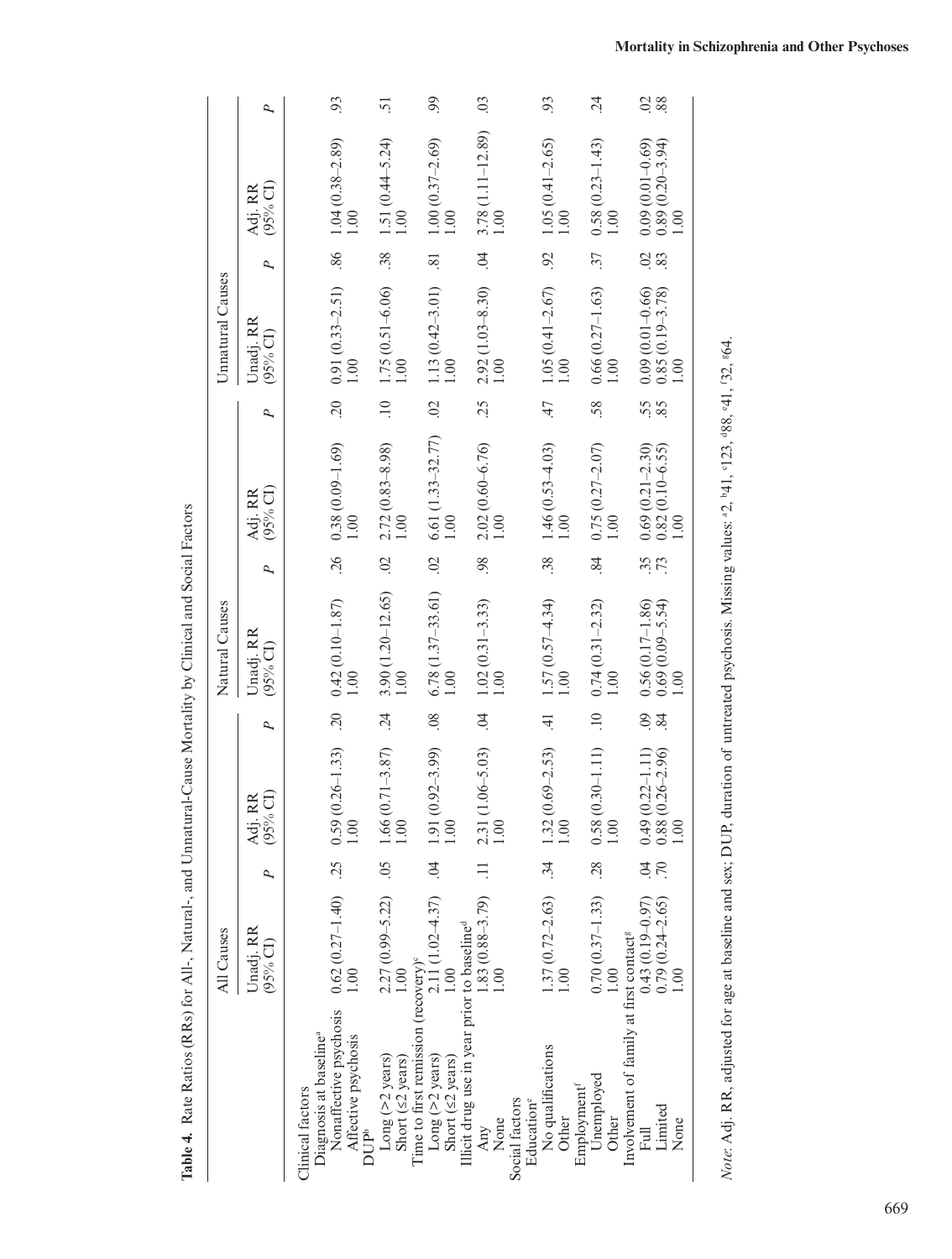than natural causes, with suicide being the leading cause of death. All- and unnatural-cause mortality rates remained broadly similar across the follow-up period. Further, a significantly reduced risk of unnatural-cause mortality was observed in women compared with men. All-cause mortality in the cohort was raised almost 4-fold. When broken down further, an approximately 2-fold increase in naturalcause mortality was observed, compared with a 13-fold increase in unnatural-cause mortality and a 20-fold increase in risk of suicide. The longer the time to first remission, the higher the risk of natural-cause mortality; illicit drug use increased all-cause and (at least partially explained by lack of family involvement at first contact) unnatural-cause mortality risk; and full family involvement at first contact reduced risk of unnatural-cause mortality.

## *Methodological Considerations*

We investigated the association between baseline clinical and social factors and mortality risk over an approximately 10-year period. However, clinical and social factors may have varied over time. For example, we observed no difference in mortality rates by employment status as assessed at baseline and, even though a large proportion of cases was unemployed at both baseline and follow-up,[28](#page-9-1) this may have varied at the level of individual cases and therefore attenuated differences in mortality rates.[34](#page-9-7) However, restricting our analyses to baseline factors allowed us to establish temporal priority of these overmortality outcome. Further, mortality as an outcome, though markedly elevated compared with the local general population, was, from a purely statistical viewpoint, rare in this cohort, such that CIs were wide, introducing imprecision in point estimates of rate ratios and SMRs. Further follow-up of this cohort would allow us to limit the scope for Type 1 error and ascertain findings from the current set of analyses at 10-year follow-up. In addition, we cannot rule out the possibility of unmeasured confounding by other important factors such as smoking, obesity and other unhealthy lifestyle factors, medication, and access to, or quality of, healthcare.<sup>[9,](#page-8-4)[16](#page-8-10),19–24</sup> One of the most important unmeasured factors in the context of this study was alcohol use at baseline. Although this would have allowed us, as for baseline illicit drug use, to investigate its role as a *risk factor* for all-, natural- and unnatural-cause mortality, we were able to examine alcohol use as a *principal underlying cause* of death through the person-tracing procedure by ONS and GRO. Consistent with earlier research<sup>2-6[,8](#page-8-14)-10,12,35-40</sup> and the classification of principal underlying causes of death by ONS according to ICD-10,<sup>29</sup> alcohol-related diseases (as the disease which initiated the train of events directly leading to death) were grouped as natural causes, whereas accidental poisoning was classified as unnatural causes of death to enhance comparability of our findings. In interpreting these, it is important to recognize that mortality is likely to be

multi-factorial and alcohol and illicit drug use may contribute both as a risk factor several years prior to death, and as a principal underlying cause directly leading to death. However, although our findings are in support of such a role for illicit drug use as both risk factor and principal underlying cause, as well as for alcohol use as a principal underlying cause, no firm conclusions can be drawn about alcohol use as a risk factor for morality. A notable strength of this study is that it was based on a large, epidemiologically characterized cohort of unselected firstepisode cases presenting to mental health services within defined catchment areas, for which attrition bias has been reported to be minimal for the 10-year follow-up period[.28](#page-9-1) Given many earlier studies have not been cohorts comprising first-episode cases but included patients with more severe and enduring psychosis, our findings may not be directly comparable with those reported in the wider literature. We were further able to compare mortality in this cohort with that in the local general population of the defined catchment areas, thereby addressing the issue that mortality rates in the general population vary (markedly) by place,  $17,18$  $17,18$  which may have obscured earlier reported SMRs quantifying the excess mortality in psychotic disorders.

# *Comparison With Previous Research*

Over the past decades, consistent evidence has accrued that people with psychotic disorder have higher mortality rates than the general population[.1–9](#page-8-0) Our findings add to this by demonstrating an almost 4-fold increase in allcause mortality in the ӔSOP cohort compared with the general population. Even though we could not directly compare results between decades, in line with evidence from earlier studies, we noted period effects suggestive of a widening mortality gap, insofar as a greater relative all-cause mortality risk was observed for the decade of follow-up for this cohort than that reported for earlier decades.[4](#page-8-2),[9](#page-8-4)[,12,](#page-8-5)[35](#page-9-8),[36](#page-9-9) Although the 2-fold increase in natural-cause mortality echoed that of earlier reports, we observed a staggering 13-fold increase in unnatural-cause mortality and a 20-fold increase in risk of suicide, with some evidence of there being a more marked excess of suicide in London than in Nottingham. The SMRs for unnatural-cause mortality (and suicide) that we found in the ӔSOP cohort are markedly higher than the median SMRs of 7.5 for unnatural causes (and 12.9 for suicide) reported in the systematic review by Saha *et al*,<sup>[9](#page-8-4)</sup> including 3 (10) studies, all conducted in earlier decades.

Although several explanations have been put forward to account for this mortality gap, $9,16,19-24$  $9,16,19-24$  $9,16,19-24$  only a few studies have investigated the clinical and social factors that may increase risk of premature death in psychosis. We found evidence that a long time to first remission may increase risk of natural-cause mortality in our sample. Although careful replication is required, with account taken of unmeasured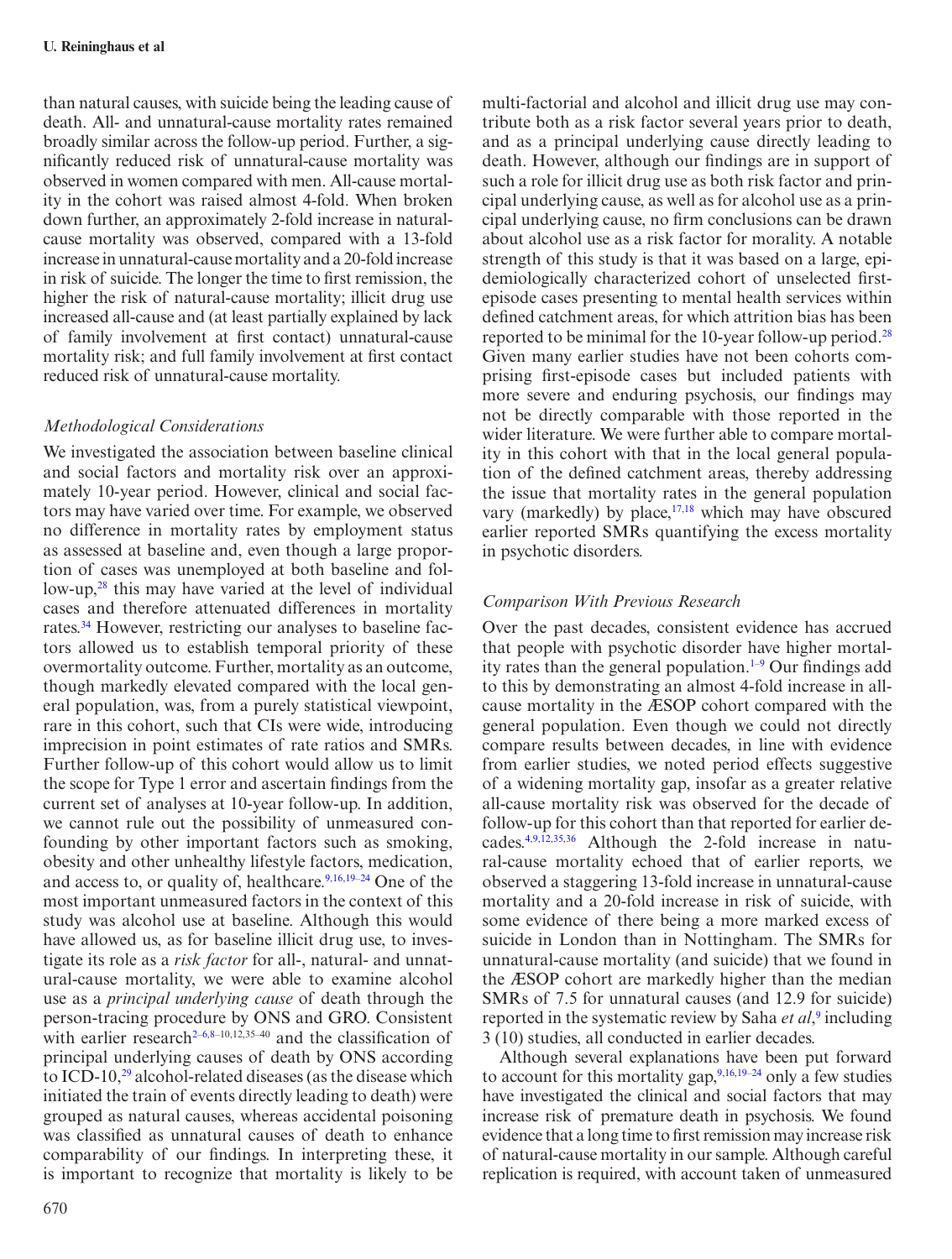confounders and other potentially important explanatory factors, such as suboptimal treatment of physical health problems, engagement with services, and medication use in the time prior to death before firm conclusions can be drawn, it is intriguing to speculate that this finding may point to shared genetic and environmental risk factors indicating severe and enduring psychosis and comorbid somatic conditions.<sup>[23](#page-8-15)[,41–43](#page-9-10)</sup> Hepgul *et al*<sup>44</sup> recently reported increased C-reactive protein levels, as a marker of increased inflammation, and higher body mass index in first-episode psychosis patients exposed to childhood adversity. Given there is also evidence that childhood adversity is associated with an increased risk of developing psychosis, $45$  it may be speculated that elevated inflammation may increase susceptibility to both (enduring) psychotic disorder and metabolic abnormalities, which, in turn, may increase risk of natural-cause mortality. Alternatively, a longer time to remission is likely to involve prolonged periods (and higher dose) of exposure to antipsychotic medication, which have been posited to increase natural-cause mortality via metabolic mechanisms[.46–48](#page-9-13) However, overall, findings on the association between exposure to antipsychotic medica-tion and natural-cause mortality remain inconsistent.<sup>2[,48,](#page-9-14)[49](#page-9-15)</sup> What is more, when interpreting findings on natural-cause mortality in the ӔSOP cohort, it also needs to be taken into account that at least one-fifth of natural-cause deaths were alcohol-related. In contrast to Neeleman's<sup>37</sup> meta-analysis, but echoing more recent studies, 38,[39](#page-9-18) we found no difference in all-, natural-, and unnatural-cause mortality between nonaffective and affective psychoses. Consistent with earlier reports,<sup>25,26</sup> however, at variance with recent findings by Crump *et al*,<sup>[2](#page-8-6)</sup> our findings suggest that illicit drug use is associated with a 2- to 3-fold increased risk of all- and unnatural-cause mortality. Although 2 cases had died from heroin intoxication and, therefore, some of the elevated risk of unnatural-cause mortality was due to accidental poisoning by this drug, a considerable proportion of cases who had died from unnatural causes at followup had reported having used cannabis only at baseline. Notwithstanding that some of the latter may have gone on to use other illicit drugs, this raises the question of alternative explanations for this finding. Indeed, we found some evidence that a lack of family involvement at first contact with services confounded to a degree the association between illicit drug use and unnatural-cause mortality. Although lack of family involvement may have served as a crude proxy of family fragmentation, it remains difficult to disentangle whether it is family fragmentation that may have exacerbated illicit drug use and, in turn, increased risk of unnatural-cause mortality, or vice versa, illicit drug use rendered families more fragmented and, thereby, individuals more vulnerable to death from unnatural causes. It does suggest, however, that these factors may need to be targeted more effectively by mental health services.

It has been repeatedly noted as part of suicide prevention strategies in early psychosis that family members and carers should be closely involved in risk management plans.[50](#page-9-19)[,51](#page-9-20) However, to date, there has been only limited evidence to support this claim. Our finding that family involvement at first contact reduces risk of unnaturalcause mortality, although requiring replication, is, to our knowledge, the first to base family and carer involvement in such prevention strategies on firmer empirical ground. Given, however, that, in line with earlier research, $40$ unnatural-cause mortality rates remained high across the follow-up period, and assuming family involvement may be relevant in reducing unnatural-cause mortality beyond first contact, this may need to be extended to facilitate carer involvement throughout all stages of the illness.<sup>[40](#page-9-21)</sup>

The reduced risk of unnatural-cause mortality that we observed in women compared with men is consistent with most earlier studies investigating this issue to date. $40,52$  $40,52$ Wahlbeck *et al*<sup>10</sup> noted that variation in unnatural-cause mortality by sex may result from differences in help-seeking behavior, given women may be more likely than men to talk to health professionals about their mental health. It is also noteworthy that all-cause SMRs lessened with increasing age of cases in our sample, as it suggests that the burden of excess mortality occurs at younger ages and confirms the fact that people with psychosis die younger than the general population. Although mortality risk was slightly lower in cases from the BME compared with the white British group, in contrast to earlier research, $^{23,24}$  we found no difference beyond what would be expected by chance. Consistent with Dickerson *et al*, [23](#page-8-15) the absence of systematic differences across ethnic groups or, as has been reported earlier, an even lower mortality risk in BME groups[,23](#page-8-15),[24](#page-8-17) may be accounted for by social and health disparities in BME populations being offset through the, relatively speaking, greater attention to medical treatment of physical health problems in patients in the care of mental health services.

### **Conclusions**

Our findings suggest that the mortality gap in people with schizophrenia and other psychoses remains high and may be wider for unnatural-cause mortality than reported in earlier studies; people with psychosis still do not appear to be benefitting from improvements in healthcare available to the general population.<sup>[9,](#page-8-4)[34](#page-9-7)</sup> Efforts should now focus on further understanding and targeting these tractable clinical and social risk factors of excess mortality. Early intervention and dual diagnosis services may play a key role in achieving more rapid remission and carer involvement and addressing substance use problems to reduce excess mortality in psychosis. Only then, we expect a narrowing in the mortality gap of psychosis in forthcoming decades.

#### **Supplementary Material**

Supplementary material is available at [http://schizophre](http://schizophreniabulletin.oxfordjournals.org/lookup/suppl/doi:10.1093/schbul/sbu138/-/DC1)  [niabulletin.oxfordjournals.org](http://schizophreniabulletin.oxfordjournals.org/lookup/suppl/doi:10.1093/schbul/sbu138/-/DC1).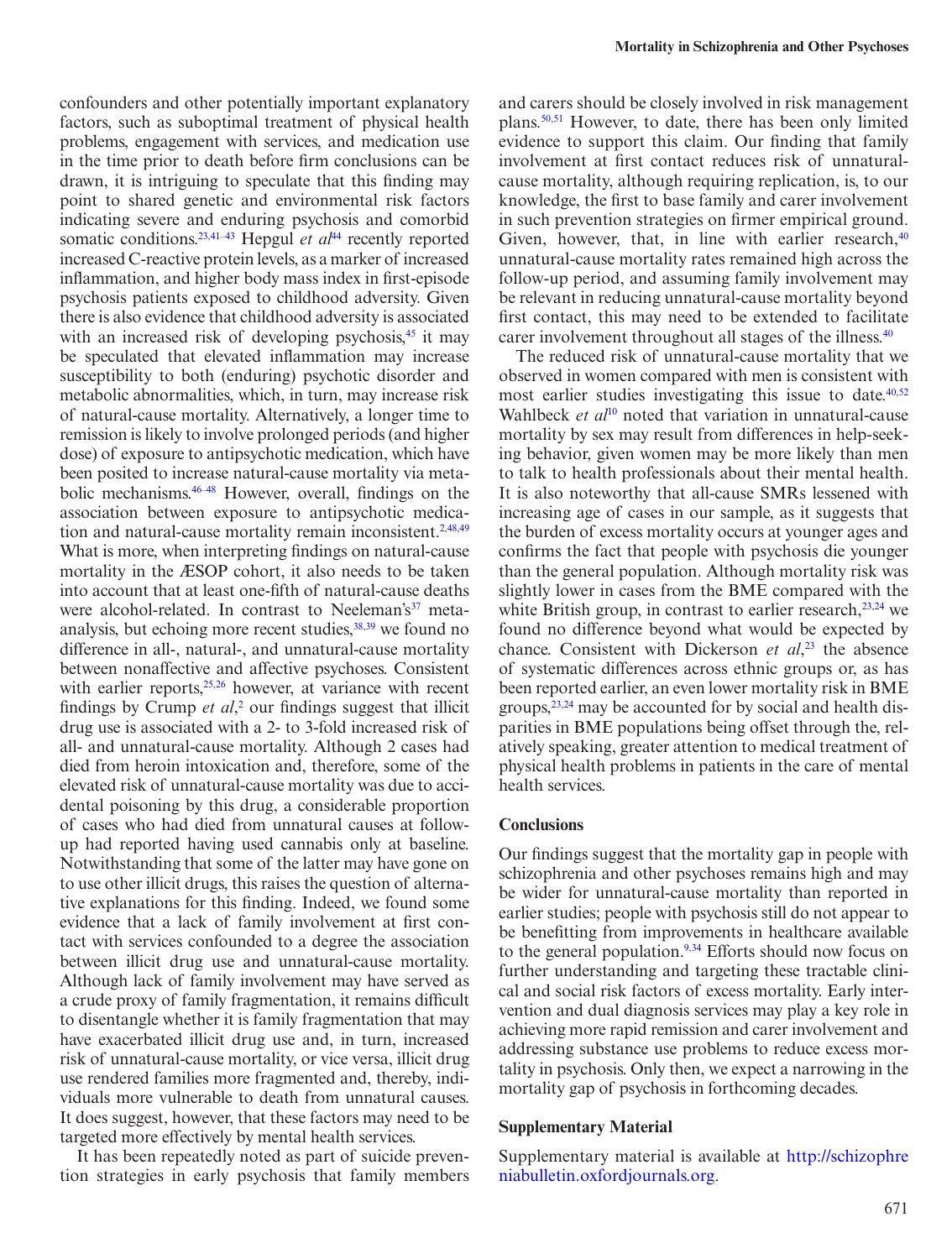# **Funding**

This work was supported by UK Medical Research Council (G0500817) and the Department of Health via the National Institute for Health Research (NIHR) Specialist Biomedical Research Centre for Mental Health award to South London and Maudsley NHS Foundation Trust (SLaM) and the Institute of Psychiatry at King's College London. U.R. is supported by funding from a Postdoctoral Research Fellowship of the UK National Institute of Health Research (NIHR-PDF-201104065) and a Veni grant from the Netherlands Organisation for Scientific Research (451-13-022). R.D. is a Clinician Scientist Fellow of The Health Foundation in partnership with the Academy of Medical Sciences. J.B.K. is supported by a Sir Henry Dale Fellowship jointly funded by the Wellcome Trust and the Royal Society (101272/Z/13/Z). R.M.M. has received honoraria from Janssen, Astra-Zeneca, Lilly, BMS, and Roche. C.M. and R.M.M. are supported by funding from the European Union (European Community's Seventh Framework Program [HEALTH-F2-2009–241909; Project EU-GEI]). C.M. is further supported by funding from the Wellcome Trust (WT087417). P.B.J. has been a member of scientific advisory boards for Roche and Otsuka during the study.

# **Acknowledgment**

The authors have declared that there are no conflicts of interest in relation to the subject of this study.

## **References**

- <span id="page-8-0"></span>1. Beary M, Hodgson R, Wildgust HJ. A critical review of major mortality risk factors for all-cause mortality in firstepisode schizophrenia: clinical and research implications. *J Psychopharmacol*. 2012;26:52–61.
- <span id="page-8-6"></span>2. Crump C, Winkleby MA, Sundquist K, Sundquist J. Comorbidities and mortality in persons with schizophrenia: a Swedish national cohort study. *Am J Psychiatry*. 2013;170:324–333.
- 3. Hoang U, Goldacre MJ, Stewart R. Avoidable mortality in people with schizophrenia or bipolar disorder in England. *Acta Psychiatr Scand*. 2013;127:195–201.
- <span id="page-8-2"></span>4. Hoang U, Stewart R, Goldacre MJ. Mortality after hospital discharge for people with schizophrenia or bipolar disorder: retrospective study of linked English hospital episode statistics, 1999–2006. *BMJ*. 2011;343:d5422.
- <span id="page-8-3"></span>5. Hoye A, Jacobsen BK, Hansen V. Increasing mortality in schizophrenia: are women at particular risk? A follow-up of 1111 patients admitted during 1980–2006 in Northern Norway. *Schizophr Res*. 2011;132:228–232.
- 6. Laursen TM, Nordentoft M, Mortensen PB. Excess early mortality in schizophrenia. *Annu Rev Clin Psychol*. 2014;10:425–448.
- <span id="page-8-7"></span>7. Morden NE, Lai Z, Goodrich DE, et al. Eight-year trends of cardiometabolic morbidity and mortality in patients with schizophrenia. *Gen Hosp Psychiatry*. 2012;34:368–379.
- <span id="page-8-14"></span>8. Nielsen RE, Uggerby AS, Jensen SO, McGrath JJ. Increasing mortality gap for patients diagnosed with schizophrenia over the last three decades—a Danish nationwide study from 1980 to 2010. *Schizophr Res*. 2013;146:22–27.
- <span id="page-8-4"></span>9. Saha S, Chant D, McGrath J. A systematic review of mortality in schizophrenia: is the differential mortality gap worsening over time? *Arch Gen Psychiatry*. 2007;64:1123–1131.
- <span id="page-8-16"></span>10. Wahlbeck K, Westman J, Nordentoft M, Gissler M, Laursen TM. Outcomes of Nordic mental health systems: life expectancy of patients with mental disorders. *Br J Psychiatry*. 2011;199:453–458.
- <span id="page-8-1"></span>11. World Health Organization. *Life Tables for WHO Member States*. [http://www.who.int/gho/mortality\\_burden\\_disease/](http://www.who.int/gho/mortality_burden_disease/life_tables/life_tables/en) [life\\_tables/life\\_tables/en](http://www.who.int/gho/mortality_burden_disease/life_tables/life_tables/en). Accessed June 26, 2014.
- <span id="page-8-5"></span>12. Dutta R, Murray RM, Allardyce J, Jones PB, Boydell JE. Mortality in first-contact psychosis patients in the U.K.: a cohort study. *Psychol Med*. 2012;42:1649–1661.
- 13. Rantanen H, Koivisto AM, Salokangas RK, et al. Five-year mortality of Finnish schizophrenia patients in the era of deinstitutionalization. *Soc Psychiatry Psychiatr Epidemiol*. 2009;44:135–142.
- 14. Salokangas RK, Helminen M, Koivisto AM, et al. Incidence of hospitalised schizophrenia in Finland since 1980: decreasing and increasing again. *Soc Psychiatry Psychiatr Epidemiol*. 2011;46:343–350.
- 15. Salokangas RK, Honkonen T, Stengård E, Koivisto AM. Mortality in chronic schizophrenia during decreasing number of psychiatric beds in Finland. *Schizophr Res*. 2002;54:265–275.
- <span id="page-8-10"></span>16. Tiihonen J, Lönnqvist J, Wahlbeck K, et al. 11-year followup of mortality in patients with schizophrenia: a populationbased cohort study (FIN11 study). *Lancet*. 2009;374:620–627.
- <span id="page-8-8"></span>17. Ezzati M, Friedman AB, Kulkarni SC, Murray CJ. The reversal of fortunes: trends in county mortality and crosscounty mortality disparities in the United States. *PLoS Med*. 2008;5:e66.
- <span id="page-8-9"></span>18. Yang CN, Noah AJ, Shoff C. Exploring geographic variation in US mortality rates using a spatial durbin approach. *Popul Space Place*. 2013. doi:10.1002/psp.1809.
- <span id="page-8-11"></span>19. Baker A, Richmond R, Haile M, et al. A randomized controlled trial of a smoking cessation intervention among people with a psychotic disorder. *Am J Psychiatry*. 2006;163:1934–1942.
- 20. Hennekens CH, Hennekens AR, Hollar D, Casey DE. Schizophrenia and increased risks of cardiovascular disease. *Am Heart J*. 2005;150:1115–1121.
- 21. Marder SR, Essock SM, Miller AL, et al. Physical health monitoring of patients with schizophrenia. *Am J Psychiatry*. 2004;161:1334–1349.
- 22. Remington G. Schizophrenia, antipsychotics, and the metabolic syndrome: is there a silver lining? *Am J Psychiatry*. 2006;163:1132–1134.
- <span id="page-8-15"></span>23. Dickerson F, Stallings C, Origoni A, Schroeder J, Khushalani S, Yolken R. Mortality in schizophrenia: clinical and serological predictors. *Schizophr Bull*. 2014;40:796–803.
- <span id="page-8-17"></span>24. Kelly DL, McMahon RP, Wehring HJ, et al. Cigarette smoking and mortality risk in people with schizophrenia. *Schizophr Bull*. 2011;37:832–838.
- <span id="page-8-12"></span>25. Oregon Department of Human Services. *Measuring Premature Mortality Among Oregonians*. Salem, Oregon: Department of Human Services; 2008.
- <span id="page-8-13"></span>26. Schmidt LM, Hesse M, Lykke J. The impact of substance use disorders on the course of schizophrenia—a 15-year